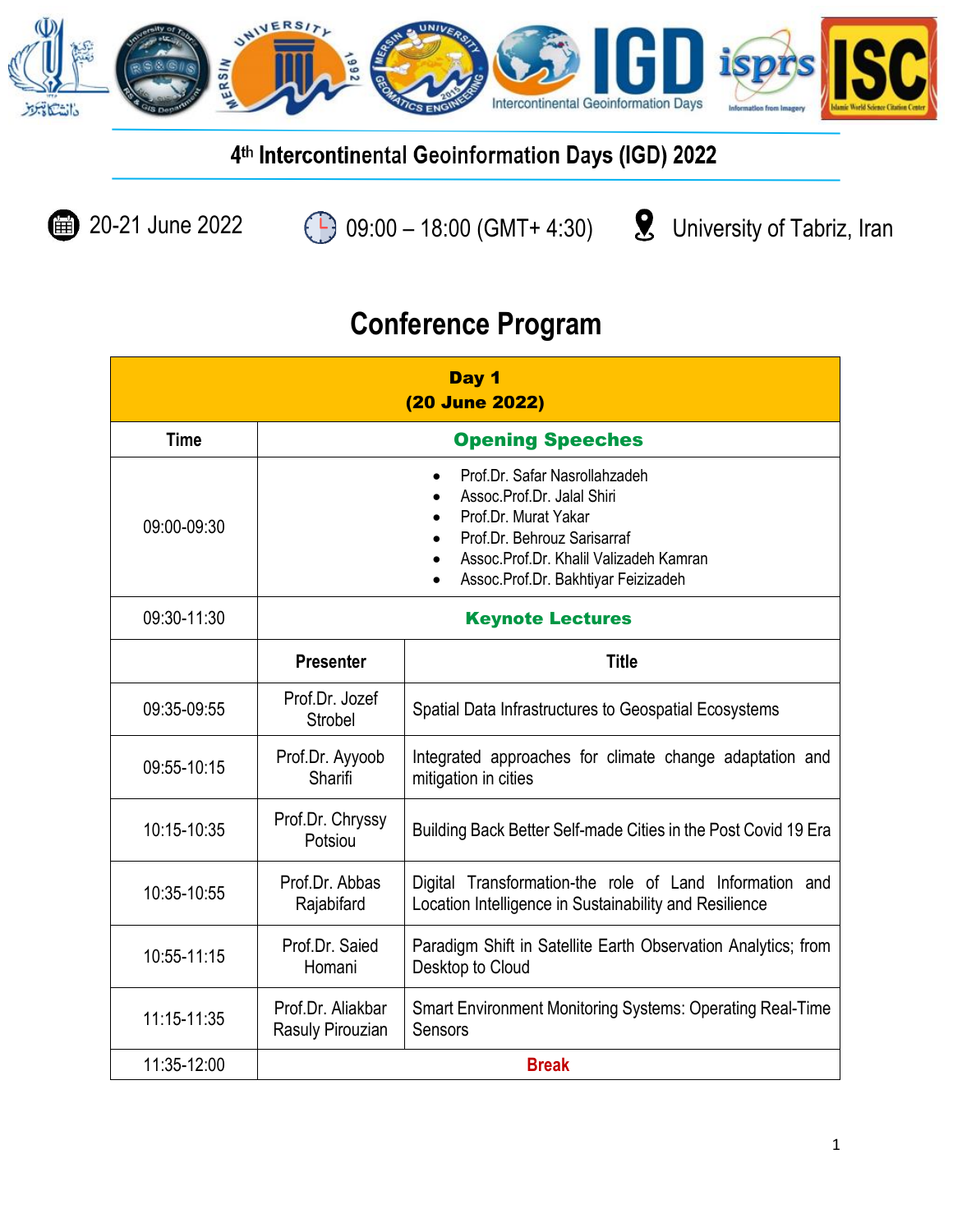

| Day 1<br>(20 June 2022)                  |                                                                                                               |  |  |
|------------------------------------------|---------------------------------------------------------------------------------------------------------------|--|--|
|                                          | <b>Session 1 (Photogrammetry &amp; Remote Sensing)</b>                                                        |  |  |
| Moderator: Prof.Dr. Seyed Ali Almodaresi |                                                                                                               |  |  |
| <b>Time</b>                              | <b>Presentations</b>                                                                                          |  |  |
|                                          | Spatiotemporal assessment of suspended sediment concentration and salinity in Lake Urmia                      |  |  |
|                                          | using satellite imagery and remote sensing                                                                    |  |  |
|                                          | Mehran Dadashzadeh, Alireza Mojtahedi, Javad Parsa                                                            |  |  |
|                                          | Evaluation of structural elements in the collision zone by remote sensing method<br>Cihan Yalcın              |  |  |
|                                          | Introducing a new approach to temperature validation of remote sensing thermal images                         |  |  |
|                                          | Hassan Emami, Arash Rahmanizadeh                                                                              |  |  |
|                                          | Use of Unmanned Aerial Vehicles in Open Mine Sites<br>Gulsum YUKSEL, Ali ULVI                                 |  |  |
|                                          | An assessment of support vector machines for crown delineation of pine single trees on                        |  |  |
|                                          | unmanned aerial vehicle imagery                                                                               |  |  |
|                                          | Ali Hosingholizade, Yousef Erfanifard, Seyed Kazem Alavipanah, Hooman Latifi, Yaser Jouybari-<br>Moghaddam    |  |  |
| 12:00-13:30                              | Investigation The Effect of UAV Flight Altitude in Map Production<br>Mustafa Demirel, Yunus Kaya, Nizar Polat |  |  |
|                                          | Comparison Between Multicopter Uav and Total Station for Volume Calculation                                   |  |  |
|                                          | Mustafa Ozkan, Nizar Polat                                                                                    |  |  |
|                                          | Comparison Of the Effect of Different Vegetation Indices on Land Surface Temperture Values                    |  |  |
|                                          | Gulshan Mammadli, Filiz Bektas Balcık                                                                         |  |  |
|                                          | Evaluation of urban heat island based on the land surface temperature and spatial variables<br>in Tabriz      |  |  |
|                                          | Iraj Teymouri, Mohammad Nemati                                                                                |  |  |
|                                          | Exploring the Spatial distribution and intensity of Urban Heat Islands (UHI) in Ardabil city                  |  |  |
|                                          | Iraj Teymouri                                                                                                 |  |  |
|                                          | Determination of burned areas using Sentinel-2A imagery and machine learning classification                   |  |  |
|                                          | algorithms                                                                                                    |  |  |
|                                          | Ceydanur Arıkan, İlay Nur Tümer, Samet Aksoy, Elif Sertel                                                     |  |  |
|                                          | Determination of first take-off points for UAVs in case of a disaster                                         |  |  |
|                                          | Rıdvan Ertuğrul YILDIRIM, Aziz ŞİŞMAN                                                                         |  |  |
| 13:30-14:30                              | <b>Lunch Break</b>                                                                                            |  |  |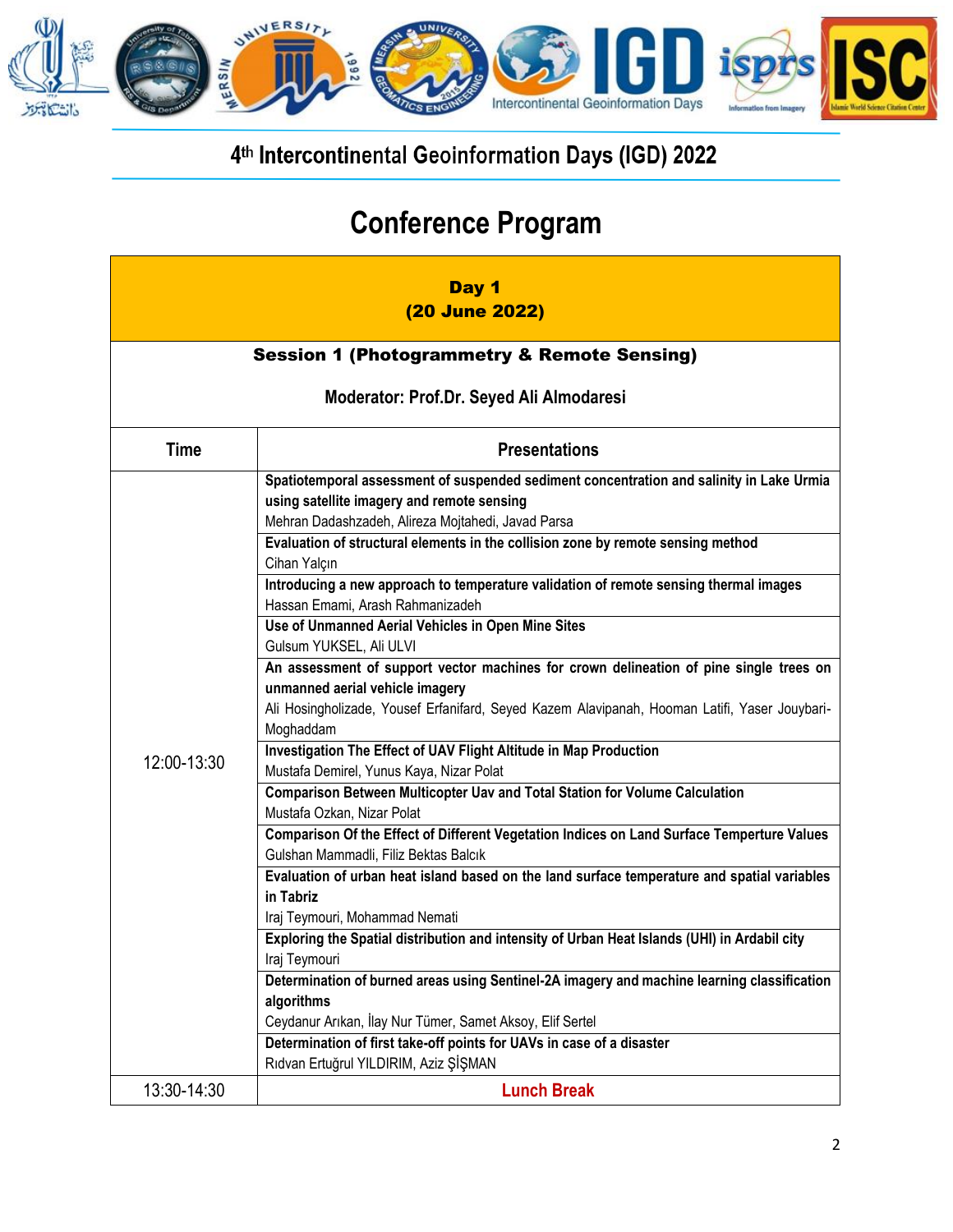

| Day 1<br>(20 June 2022)                           |                                                                                                                                                                                                                                   |  |
|---------------------------------------------------|-----------------------------------------------------------------------------------------------------------------------------------------------------------------------------------------------------------------------------------|--|
| <b>Session 2 (Geographic Information Systems)</b> |                                                                                                                                                                                                                                   |  |
| Moderator: Assoc.Dr. Ali Shamsoddini              |                                                                                                                                                                                                                                   |  |
| <b>Time</b>                                       | <b>Presentations</b>                                                                                                                                                                                                              |  |
|                                                   | Modeling of groundwater quality based on Water Quality Index using M5P decision tree<br>method<br>Shokouh Mohsenzadeh, Sahar Javidan, Mohammad Taghi Sattari                                                                      |  |
|                                                   | Developing a participatory WebGIS for monitoring the physical problems of rural settlements<br>Fatemeh Sadate Hosseini, Mohammadreza Jelokhani-Niaraki, Hasanali Faraji-Sabokbar                                                  |  |
| 14:30-16:00                                       | Evaluation of factors affecting spatial differences Housing prices (Case study: Bojnourd city)<br>Masuoeh dashtbin, Mohammad Ghasemi Khozani                                                                                      |  |
|                                                   | Estimation of Mordagh Chay River water quality using gaussian process regression method<br>Kambiz Falsafian                                                                                                                       |  |
|                                                   | Modeling of access and spatial mobility changes associated with floods in the field of<br>transportation and movement of vehicles in areas 3, 6 and 7 of Tehran<br>Abolfazl Ghanbari, Vahid Isazade, Esmail Isazade, Keyvan Seraj |  |
|                                                   | Geostatistical-based mapping of topsoil texture in Fluvisols and Vertisols around Lake of<br><b>Manyas</b><br>Fuat KAYA, Onur MEŞE, Levent BAŞAYİĞİT                                                                              |  |
|                                                   | Predicting the monthly flow of the Kaleybar Chay River based on M5 model tree<br>Kambiz Falsafian                                                                                                                                 |  |
|                                                   | Classification of surface water quality using data-driven methods<br>Sahar Javidan, Shokouh Mohsenzadeh, Mohammad Taghi Sattari                                                                                                   |  |
|                                                   | Exploring maps from childhood to adulthood: a journey to basic map knowledge with field<br>experts<br>Nuri Erdem                                                                                                                  |  |
|                                                   | The Analysis of 3D Geometric Features on Point Clouds by using Open-Source Software<br>Ramazan Alper KUÇAK                                                                                                                        |  |
|                                                   | Second Order Control Extension in Millennium City, Chikun Local Government Area, Kaduna<br>State, Nigeria<br>Adamu Bala, Shola Daniels Oyekunle, Nasiru Danlami                                                                   |  |
| 16:00-16:30                                       | <b>Break</b>                                                                                                                                                                                                                      |  |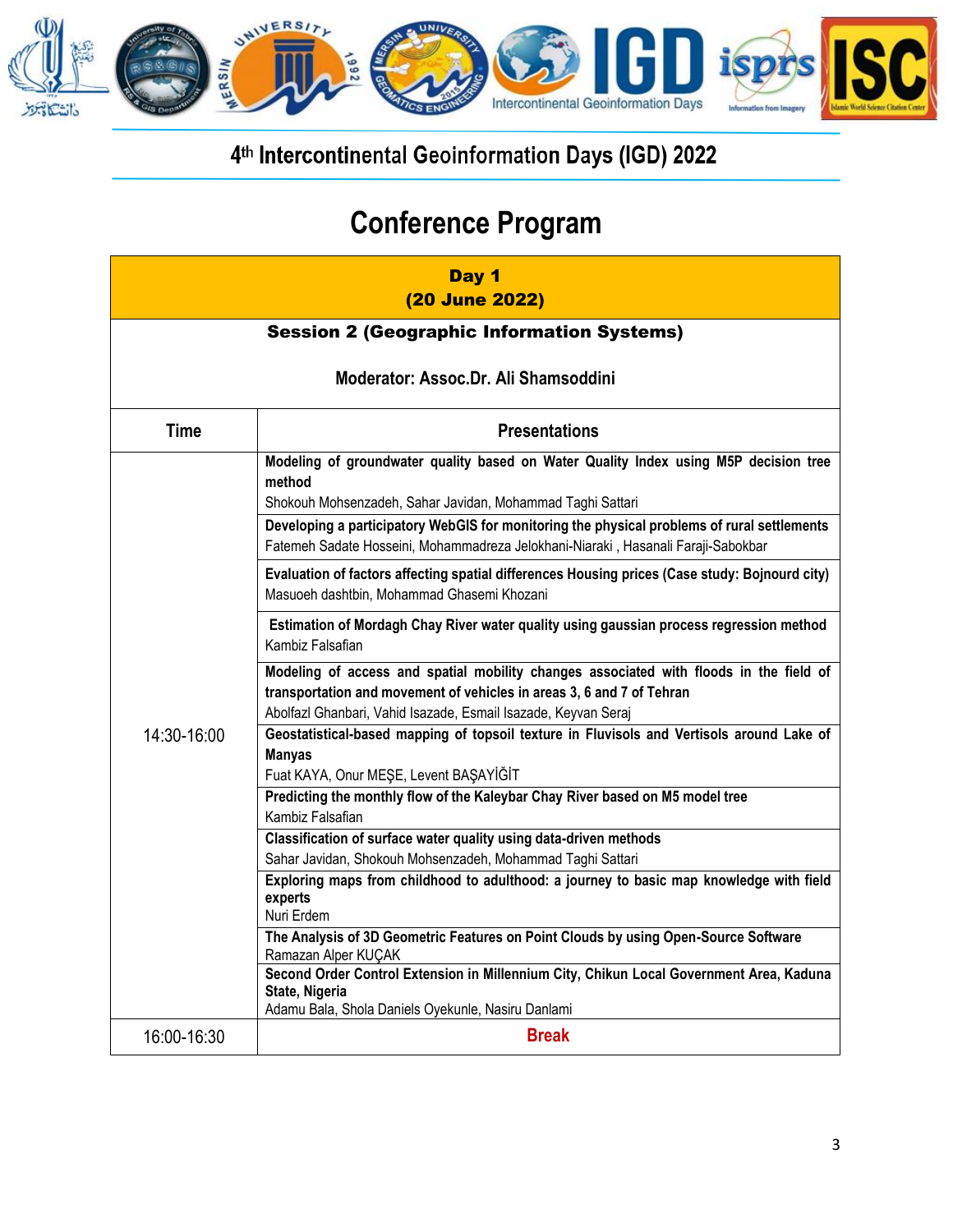

| Day 1<br>(20 June 2022)                                                                      |                                                                                                                                                                                                                                                                                         |  |
|----------------------------------------------------------------------------------------------|-----------------------------------------------------------------------------------------------------------------------------------------------------------------------------------------------------------------------------------------------------------------------------------------|--|
| <b>Session 3 (Photogrammetry &amp; Remote Sensing)</b><br>Moderator: Assoc.Dr. Ara Toomanian |                                                                                                                                                                                                                                                                                         |  |
| <b>Time</b>                                                                                  | <b>Presentations</b>                                                                                                                                                                                                                                                                    |  |
|                                                                                              | Analysis of a strong thunderstorm process observed in the eastern part of the Republic of<br>Azerbaijan on June 1, 2017<br>Said Safarov, Elnur Safarov, Yegana Bayramova<br>Determining Infestation of Pine Processionary Moth using Remote Sensing<br>Gonca Ece ÖZCAN, Fatih SİVRİKAYA |  |
|                                                                                              | Crop mapping using Sentinel-1 and Sentinel-2 images and random forest algorithm<br>Ali Shamsoddini, Bahar Asadi                                                                                                                                                                         |  |
|                                                                                              | Pre and post effects of marine ranch construction in chlorophyll-a concentration using MODIS<br>data and a web-based tool. A case study in Zhelin Bay, China<br>Ritika Prasai                                                                                                           |  |
|                                                                                              | View Angle Importance of SAR Satellite Imageries for Mapping Areas Susceptible to Floods:<br>A Case Study of Kumamoto Prefecture, Japan<br>Ayub Mohammadi, Himan Shahabi                                                                                                                |  |
|                                                                                              | A review of Mud volcanoes situation in Caspian seaboard and new methods of their<br>identification by remote sensing techniques<br>Babak Kheradmand                                                                                                                                     |  |
| 16:30-18:00                                                                                  | Analysis of heat island formation in land use of Ardabil city using thermal remote sensing<br>imagers                                                                                                                                                                                   |  |
|                                                                                              | Hossein Fekrat, Sayyad Asghari Saraskanrood, Seyed Kazem Alavipanah                                                                                                                                                                                                                     |  |
|                                                                                              | Modeling of Land Subsidence in Shabestar Plain and its Relation to Groundwater by Radar<br>Interferometry                                                                                                                                                                               |  |
|                                                                                              | Naghmeh Mousakhani, Khalil Valizadeh Kamran<br>Geometric shape fitting on simulated and TLS-based learning tree-trunk point cloud for                                                                                                                                                   |  |
|                                                                                              | precision forestry measurements                                                                                                                                                                                                                                                         |  |
|                                                                                              | Mustafa Zeybek                                                                                                                                                                                                                                                                          |  |
|                                                                                              | Automated building extraction from very high-resolution remote sensing data with deep                                                                                                                                                                                                   |  |
|                                                                                              | learning approaches                                                                                                                                                                                                                                                                     |  |
|                                                                                              | Volkan Dağdelen, Ugur Alganci, Elif Sertel                                                                                                                                                                                                                                              |  |
|                                                                                              | Comparison of open-source and commercial software for 3 modeling with terrestrial<br>photogrammetry                                                                                                                                                                                     |  |
|                                                                                              | Muhammed Enes Atik, Zaide Duran                                                                                                                                                                                                                                                         |  |
|                                                                                              | Air Pollution Analysis in Istanbul Between January 2019 and April 2022 through Remote                                                                                                                                                                                                   |  |
|                                                                                              | <b>Sensing Technology</b>                                                                                                                                                                                                                                                               |  |
|                                                                                              | HamedReza Vafa, Ahmet Ozgur Dogru, Dursun Zafer Seker                                                                                                                                                                                                                                   |  |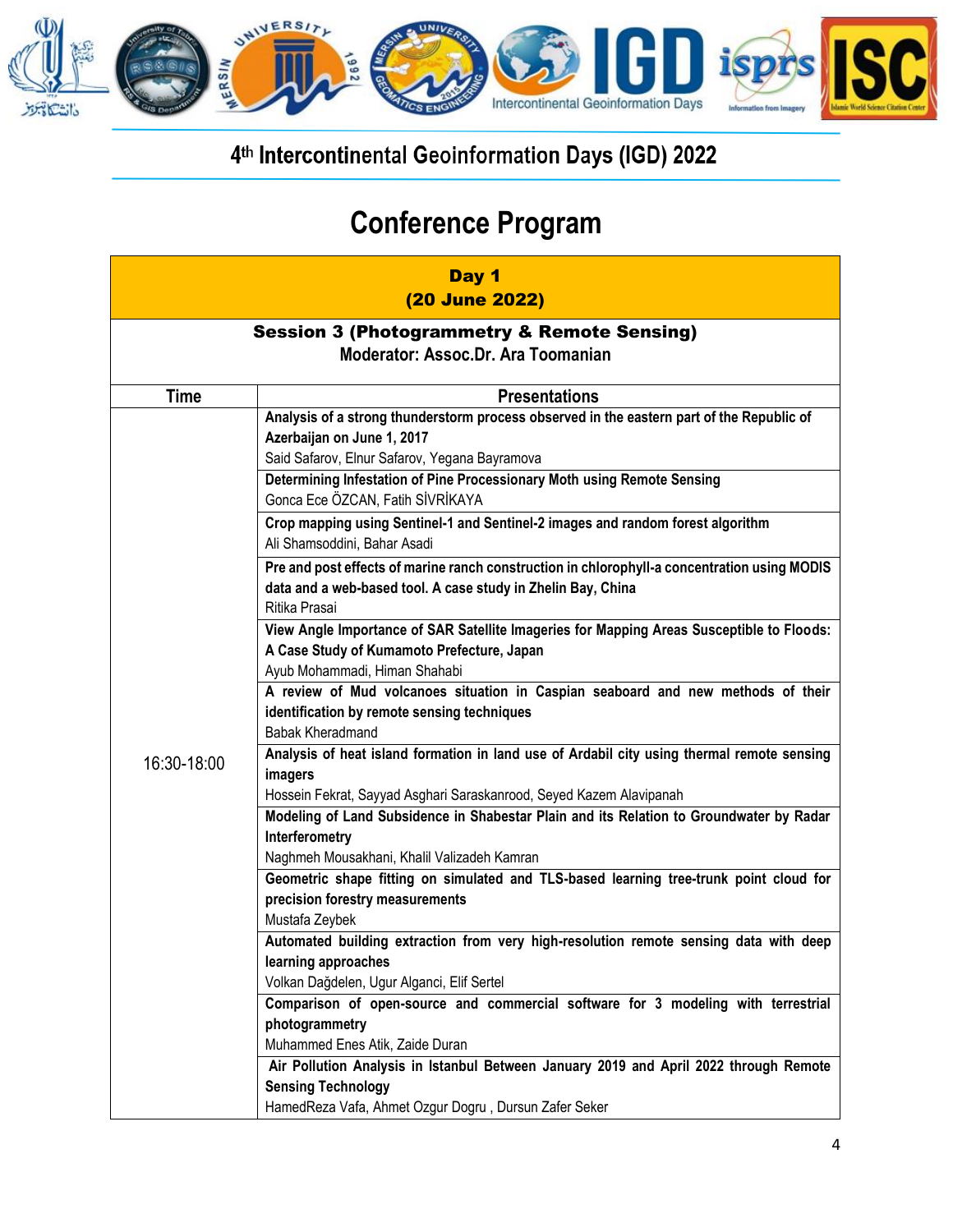

| Day 2<br>(21 June 2022)                                |                                                                                                                                                                                                                                                    |  |
|--------------------------------------------------------|----------------------------------------------------------------------------------------------------------------------------------------------------------------------------------------------------------------------------------------------------|--|
| Session 1 (Land Administration, Cadaster and Land Use) |                                                                                                                                                                                                                                                    |  |
| Moderator: Dr. Behnam Khorrami                         |                                                                                                                                                                                                                                                    |  |
| <b>Time</b>                                            | <b>Presentations</b>                                                                                                                                                                                                                               |  |
|                                                        | Land Use Change Forest Scenarios on the Horizon 2025<br>Maryam Sadegih, Khalil Valizadeh Kamran, Sayed Asadollah Hejazi<br>Impact of Climatic Change on the Irrigated Agriculture - Case Study: Seyhan River Basin<br>Bulent Ozekici, Burcak Kapur |  |
|                                                        | Evaluation of land consolidation impact criteria for rural development<br>Halil Burak AKDENİZ, Tayfun Çay, Şaban İNAM                                                                                                                              |  |
|                                                        | Challenges of Integrating Cadastral Map and Urban Data Infrastructure in Iran<br>Alireza Hajiheidari, Mahmoud Reza Delavar, Abbas Rajabifard                                                                                                       |  |
|                                                        | Mapping Urban Land Use and Land Cover Variations Based on Support Vector Machine<br>Algorithm: A Case Study of Sowme'eh Sara County<br>Khalil Valizadeh Kamran, Behnam Khorrami, Hadi Beygi Heidarlou, Asma Karamat Mirshekarlou                   |  |
|                                                        | Optimal weighting approach for real-time positioning with Android smartphones<br>Berkay Bahadur                                                                                                                                                    |  |
| 09:00-10:30                                            | land-use change on Peri-Urban: The Role of Rural-Urban Centralized and segregated Planning<br>strategy<br>Naser Shafieisabet, Sogand Khaksar                                                                                                       |  |
|                                                        | Ecological-geomorphological analysis of surface processes in the Kura-Araz lowland and<br>adjacent territories on the base of remote sensing data<br>Gasimov Jeyhun Yashar                                                                         |  |
|                                                        | Land cover classification in an arid landscape of Iran using Landsat 8 OLI science products:<br>Performance assessment of machine learning algorithms<br>Ali KESHAVARZI, Fuat KAYA, Gordana KAPLAN, Levent BAŞAYİĞİT                               |  |
|                                                        | Estimation of land use and land cover changes in Konya Closed Basin<br>Hüseyin Emre Kaya, Vahdettin Demir                                                                                                                                          |  |
|                                                        | Effects of Urban Vegetation in Mitigating Land Surface Temperature (LST) in Kaduna<br>Metropolis, Nigeria                                                                                                                                          |  |
|                                                        | Bello Abubakar Abubakar, Sani Abubakar Abubakar<br>Assessing the importance of variable selection in Land Subsidence Susceptibility Mapping<br>Sepideh Tavakkoli Piralilou, Golzar Einali, Shokrolah Kiani, Khalil Gholamnia                       |  |
| 10:30-11:00                                            | <b>Break</b>                                                                                                                                                                                                                                       |  |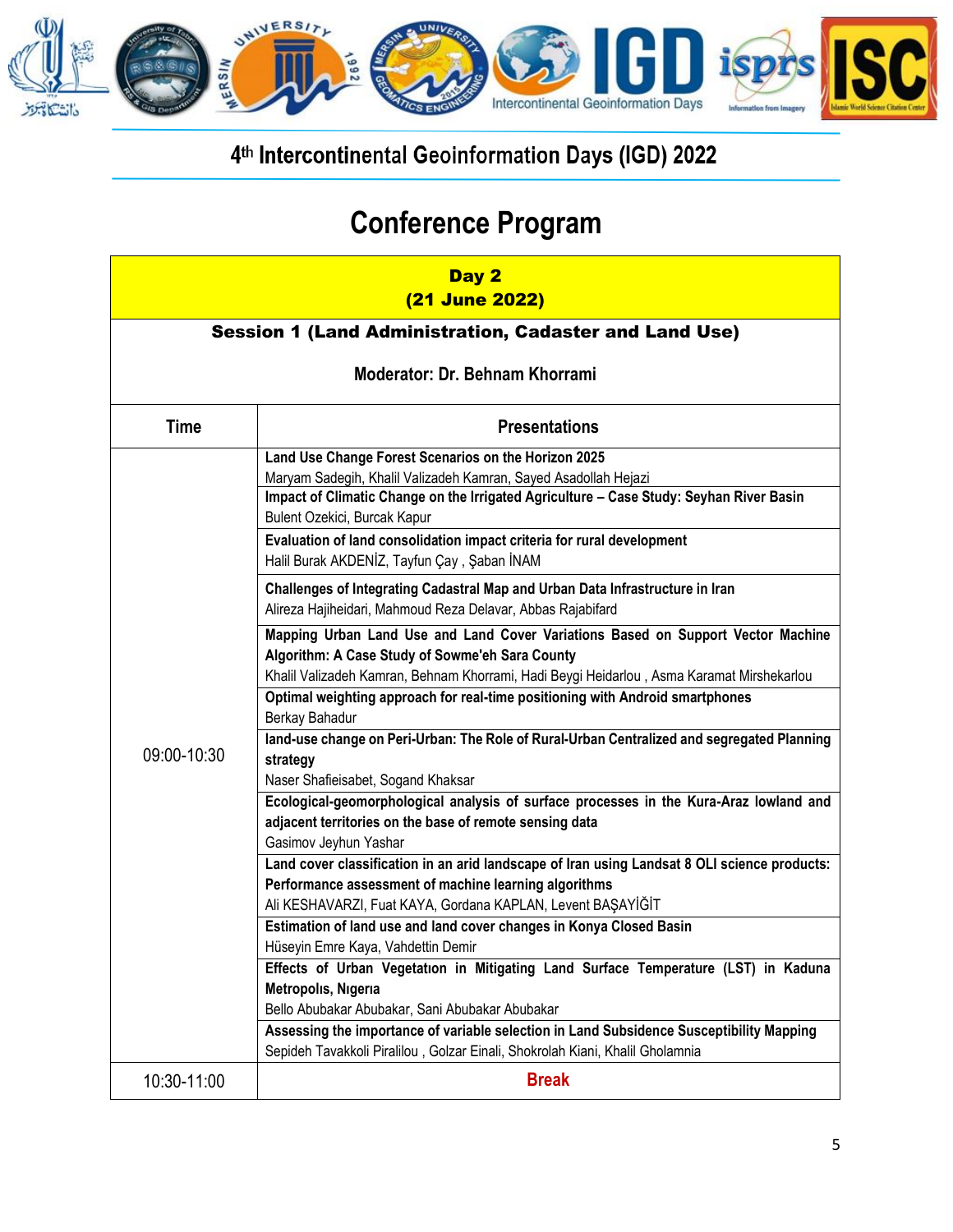

| Day 2<br>(21 June 2022)                 |                                                                                                                                                                              |  |  |
|-----------------------------------------|------------------------------------------------------------------------------------------------------------------------------------------------------------------------------|--|--|
|                                         | <b>Session 2 (Photogrammetry &amp; Remote Sensing)</b>                                                                                                                       |  |  |
| Moderator: Assoc.Prof.Dr. Masoud Minaei |                                                                                                                                                                              |  |  |
| <b>Time</b>                             | <b>Presentations</b>                                                                                                                                                         |  |  |
|                                         | Comparison of Photogrammetric Software Using the Terrestrial Photogrammetric Method:<br>The Case of Hüsrev Paşa Mosque<br>Fatih PULAT, Murat YAKAR, Ali Ulvi                 |  |  |
|                                         | Comparison of shoreline extraction indexes performance using Landsat 9 satellite images in<br>the heterogeneous coastal area<br>Çiğdem Esendağlı, Serdar Selim, Nusret Demir |  |  |
|                                         | Detection of surface algae blooms using the Sentinel 2A: An algorithm of the best strip ratio<br>for a freshwater lake<br>Pathmalal Manage, Charith Madushanka               |  |  |
|                                         | Global Scale-Biomass Estimation Based on a Deep Learning Method<br>Somayeh Talebiesfandarani, Ali Shamsoddini                                                                |  |  |
|                                         | Relationship between Net Primary Production (NPP) and Dust Storms in Different Land Cover<br><b>Classes</b><br>Shamsoddini Ali, Sadeghnezhad Ali                             |  |  |
| 11:00-12:30                             | Study of land subsidence by INSAR time series of ALOS-2, Sentinel-1 and GNSS CORS<br>stations in Chaopraya basin, samutprakan, Thailand<br>Adisorn Sittiwong                 |  |  |
|                                         | Determination of the conversion of the stone fields into potential agricultural lands using<br>Sentinel-2 satellite                                                          |  |  |
|                                         | Hasan Lafçı, Halil İbrahim Şenol, Nizar Polat<br>Preliminary results of surface displacement of the Elazig Sivrice region by comparing D-InSAR<br>and SBAS methods           |  |  |
|                                         | Dilara Solmaz, Furkan Veziro, Nusret Demir<br>Evaluation of U-Th enrichments in QGIS platform; Example of Ariklı (Çanakkale, Turkey)                                         |  |  |
|                                         | district<br>Cihan YALÇIN, Sercan Öztürk, Mustafa Kumral                                                                                                                      |  |  |
|                                         | Applications of Machine Learning and Deep Learning Techniques in Smart Agriculture: A<br><b>Review</b>                                                                       |  |  |
|                                         | Mehran Dadashzadeh, Kosar Sakhaeian                                                                                                                                          |  |  |
| 12:30-13:30                             | <b>Lunch Break</b>                                                                                                                                                           |  |  |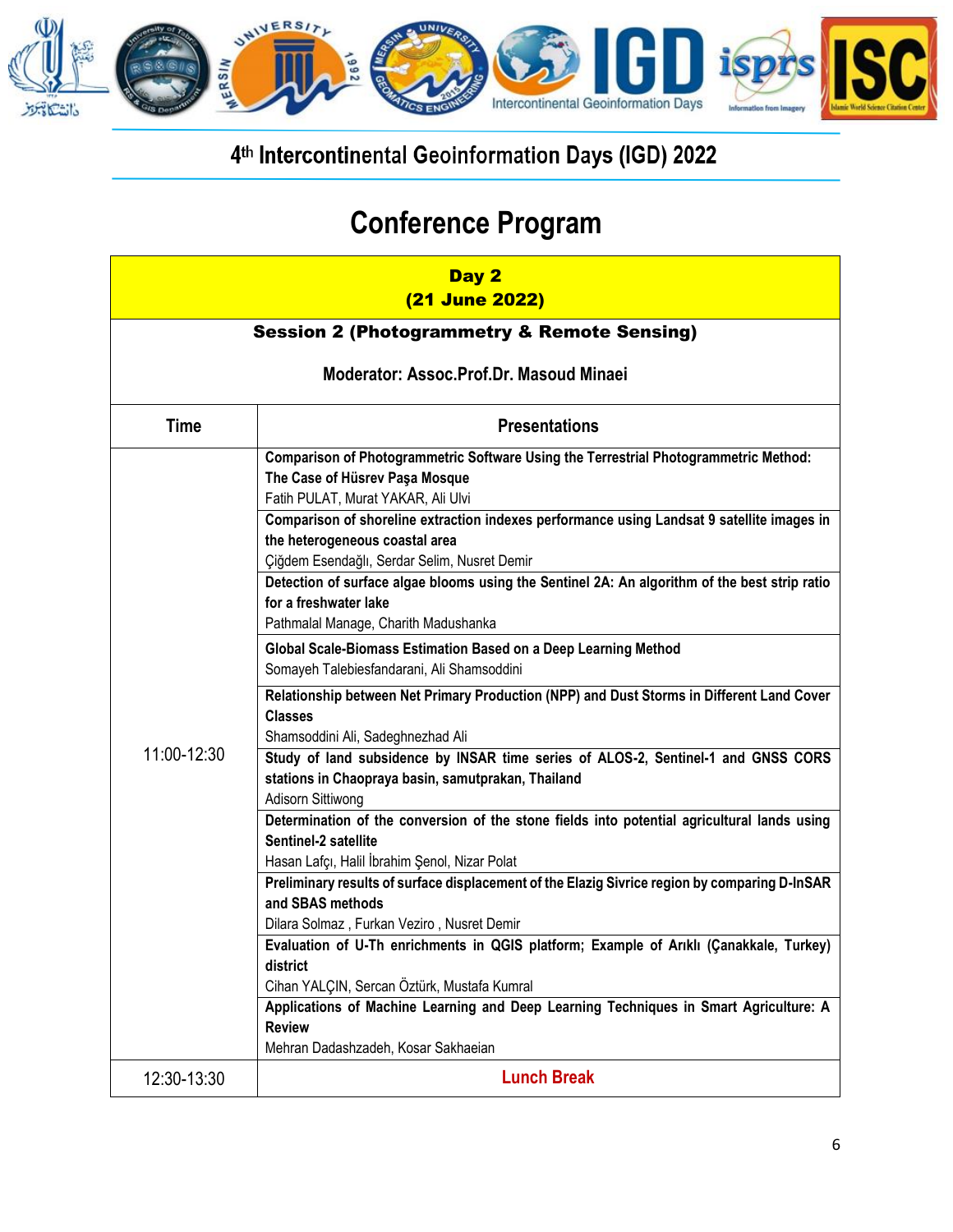

| Day 2<br>(21 June 2022)                                |                                                                                                                                                                                                                                                                                                                                                                                                                         |  |
|--------------------------------------------------------|-------------------------------------------------------------------------------------------------------------------------------------------------------------------------------------------------------------------------------------------------------------------------------------------------------------------------------------------------------------------------------------------------------------------------|--|
| <b>Session 3 (Photogrammetry &amp; Remote Sensing)</b> |                                                                                                                                                                                                                                                                                                                                                                                                                         |  |
| Moderator: Assoc.Dr. Sadra Karimzadeh                  |                                                                                                                                                                                                                                                                                                                                                                                                                         |  |
| <b>Time</b>                                            | <b>Presentations</b>                                                                                                                                                                                                                                                                                                                                                                                                    |  |
| 13:30-15:00                                            | Monitoring of growth of wheat's height using time series analysis of synthetic aperture radar<br>(SAR) images and the corresponding parameters: A case study of a field in Hamedan province<br>Ahya Rezaei, Sadra Karimzadeh, Khalil Valizadeh Kamran<br>Identification of dust source and its modeling using HYSPLIT algorithm in West of Iran                                                                         |  |
|                                                        | Behnaz Ghaderi, Zahra Azizi<br>The effect of Covid-19 epidemic on the Land surface temperature of Asaluyeh Industrial City<br>with an approach to image processing in Google Earth Engine Platform<br>Mostafa Mahdavifard, Shahin Jafari, Khalil Valizadeh Kamran, Seyed Kazem Alavipanah<br>Vis-NIR spectroscopy coupled with machine learning algorithms to predict soil gypsum in<br>calcareous soils, southern Iran |  |
|                                                        | Monire Mina, Mahrooz Rezaei, leila Hossein Abadi, Abdolmajid Sameni<br>Heavy vehicle detection using optical remote sensing images and deep learning<br>Roya Talebi, Sadra Karimzadeh, Gordana Kaplan                                                                                                                                                                                                                   |  |
|                                                        | <b>Remote sensing of Nighttime Light</b><br>Samaneh Bagheri, Hooman Moradpour, Khalil Valizadeh Kamran, Sadra Karimzadeh<br>Applying Object-Oriented Processing Techniques for Investigating Land Use/Land Cover<br>Changes and Predicting Future Changes (Case Study: Miandoab, IRAN)<br>Abolfazl Ghanbari, Khalil Valizadeh Kamran, Arezoo Rahimi                                                                     |  |
|                                                        | GNSS-R of Soil Moisture Content in Khuzestan for Optimal Crop Distribution<br>Andres Calabia, Iñigo Molina, Catherine Jones                                                                                                                                                                                                                                                                                             |  |
|                                                        | Due to the drop in the level of the Caspian Sea evaluation of the geomorphological properties<br>of the coastal region based on the processing of satellite images<br>Turkan Mamishova                                                                                                                                                                                                                                  |  |
|                                                        | Aircraft Detection in Very High-Resolution Satellite Images using YOLO-based Deep Learning<br><b>Methods</b><br>Berkay Yaban, Ugur Alganci, Elif Sertel                                                                                                                                                                                                                                                                 |  |
|                                                        | A review of the various advances in smart cities: Application of artificial intelligence an<br>machine learning<br>Mehran Dadashzadeh, Farhad Jedari Zarezadeh                                                                                                                                                                                                                                                          |  |
| 15:00-15:30                                            | <b>Break</b>                                                                                                                                                                                                                                                                                                                                                                                                            |  |